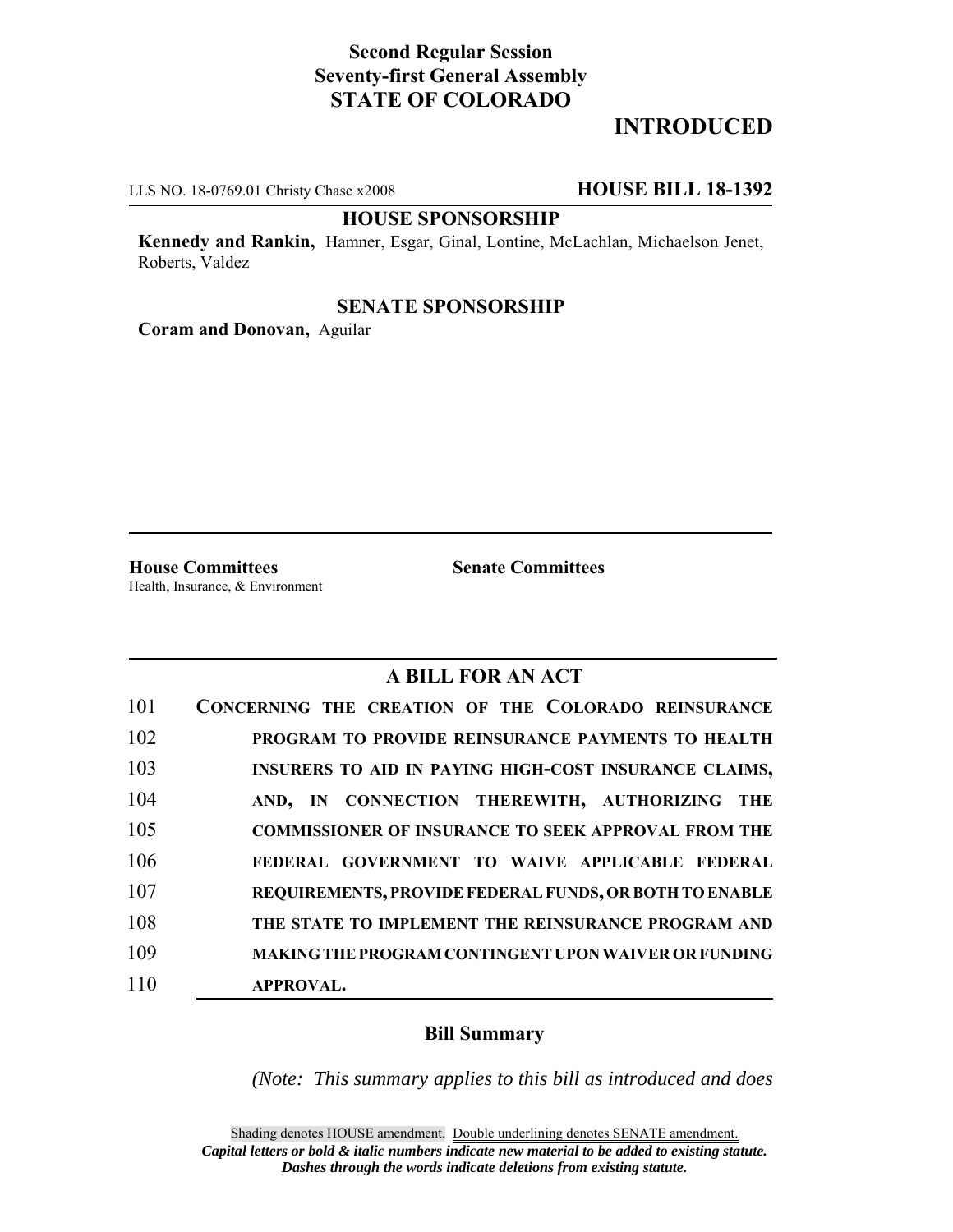*not reflect any amendments that may be subsequently adopted. If this bill passes third reading in the house of introduction, a bill summary that applies to the reengrossed version of this bill will be available at http://leg.colorado.gov.)*

The bill authorizes the commissioner of insurance to apply to the secretary of the United States department of health and human services for a state innovation waiver, for federal funding, or both to allow the state to implement and operate a reinsurance program to assist health insurers in paying high-cost insurance claims. The state cannot implement the program absent waiver or funding approval from the secretary. The program is established as an enterprise for purposes of section 20 of article X of the state constitution.

| $\mathbf{1}$   | Be it enacted by the General Assembly of the State of Colorado:        |
|----------------|------------------------------------------------------------------------|
| $\overline{2}$ | <b>SECTION 1.</b> In Colorado Revised Statutes, add part 11 to article |
| 3              | 16 of title 10 as follows:                                             |
| $\overline{4}$ | PART <sub>11</sub>                                                     |
| 5              | <b>COLORADO REINSURANCE PROGRAM</b>                                    |
| 6              | 10-16-1101. Short title. THE SHORT TITLE OF THIS PART 11 IS THE        |
| 7              | "COLORADO REINSURANCE PROGRAM ACT".                                    |
| 8              | 10-16-1102. Definitions. As USED IN THIS PART 11, UNLESS THE           |
| 9              | <b>CONTEXT OTHERWISE REQUIRES:</b>                                     |
| 10             | (1) "ATTACHMENT POINT" MEANS THE AMOUNT SET BY THE                     |
| 11             | COMMISSIONER PURSUANT TO SECTION 10-16-1104 (2) FOR CLAIMS COSTS       |
| 12             | INCURRED BY AN ELIGIBLE CARRIER FOR A COVERED PERSON'S COVERED         |
| 13             | BENEFITS IN A BENEFIT YEAR, ABOVE WHICH THE CLAIMS COSTS FOR           |
| 14             | BENEFITS ARE ELIGIBLE FOR REINSURANCE PAYMENTS UNDER THE               |
| 15             | REINSURANCE PROGRAM.                                                   |
| 16             | (2) "BENEFIT YEAR" MEANS THE CALENDAR YEAR FOR WHICH AN                |
| 17             | ELIGIBLE CARRIER PROVIDES COVERAGE THROUGH AN INDIVIDUAL HEALTH        |
| 18             | <b>BENEFIT PLAN.</b>                                                   |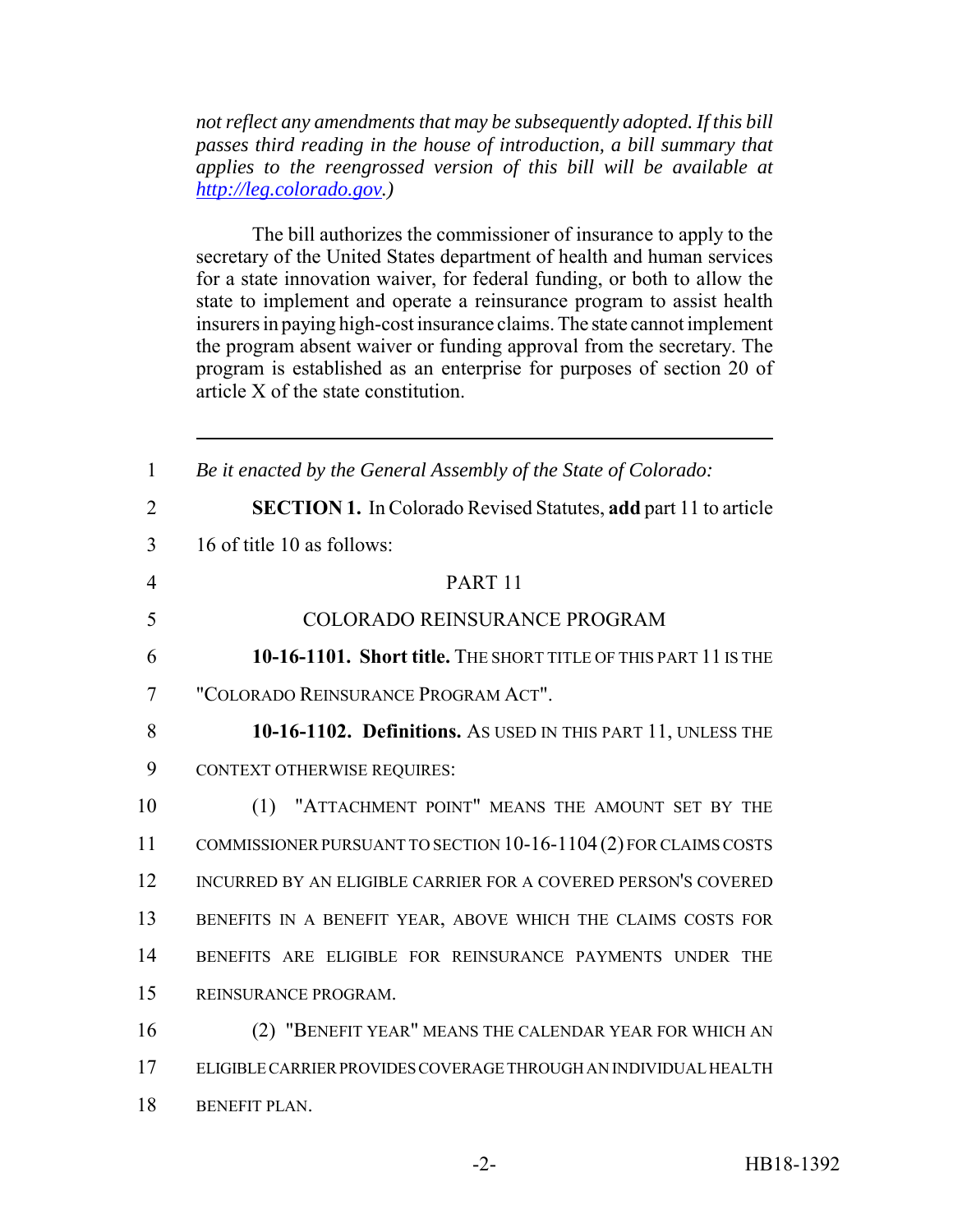(3) "COINSURANCE RATE" MEANS THE RATE SET BY THE COMMISSIONER PURSUANT TO SECTION 10-16-1104 (2) AT WHICH THE REINSURANCE PROGRAM WILL REIMBURSE AN ELIGIBLE CARRIER FOR CLAIMS INCURRED FOR A COVERED PERSON'S COVERED BENEFITS IN A BENEFIT YEAR, WHICH CLAIMS EXCEED THE ATTACHMENT POINT BUT ARE BELOW THE REINSURANCE CAP.

 (4) "COMMISSIONER" MEANS THE COMMISSIONER OF INSURANCE, THE COMMISSIONER'S DEPUTIES, OR THE DIVISION OF INSURANCE, AS APPROPRIATE.

(5) "ELIGIBLE CARRIER" MEANS A CARRIER THAT:

 (a) OFFERS INDIVIDUAL HEALTH BENEFIT PLANS THAT ARE 12 COMPLIANT WITH THE FEDERAL ACT; AND

 (b) INCURS CLAIMS COSTS FOR A COVERED PERSON'S COVERED 14 BENEFITS IN THE APPLICABLE BENEFIT YEAR.

 (6) "PAYMENT PARAMETERS" MEANS THE ATTACHMENT POINT, REINSURANCE CAP, AND COINSURANCE RATE FOR THE REINSURANCE PROGRAM.

 (7) "REINSURANCE CAP" MEANS THE AMOUNT SET BY THE COMMISSIONER PURSUANT TO SECTION 10-16-1104 (2) FOR CLAIMS COSTS INCURRED BY AN ELIGIBLE CARRIER FOR A COVERED PERSON'S COVERED BENEFITS, ABOVE WHICH THE CLAIMS COSTS FOR BENEFITS ARE NO LONGER 22 ELIGIBLE FOR REINSURANCE PAYMENTS.

 (8) "REINSURANCE PAYMENT" MEANS AN AMOUNT PAID TO AN ELIGIBLE CARRIER UNDER THE REINSURANCE PROGRAM.

 (9) "REINSURANCE PROGRAM" OR "PROGRAM" MEANS THE COLORADO REINSURANCE PROGRAM ESTABLISHED UNDER SECTION 10-16-1104.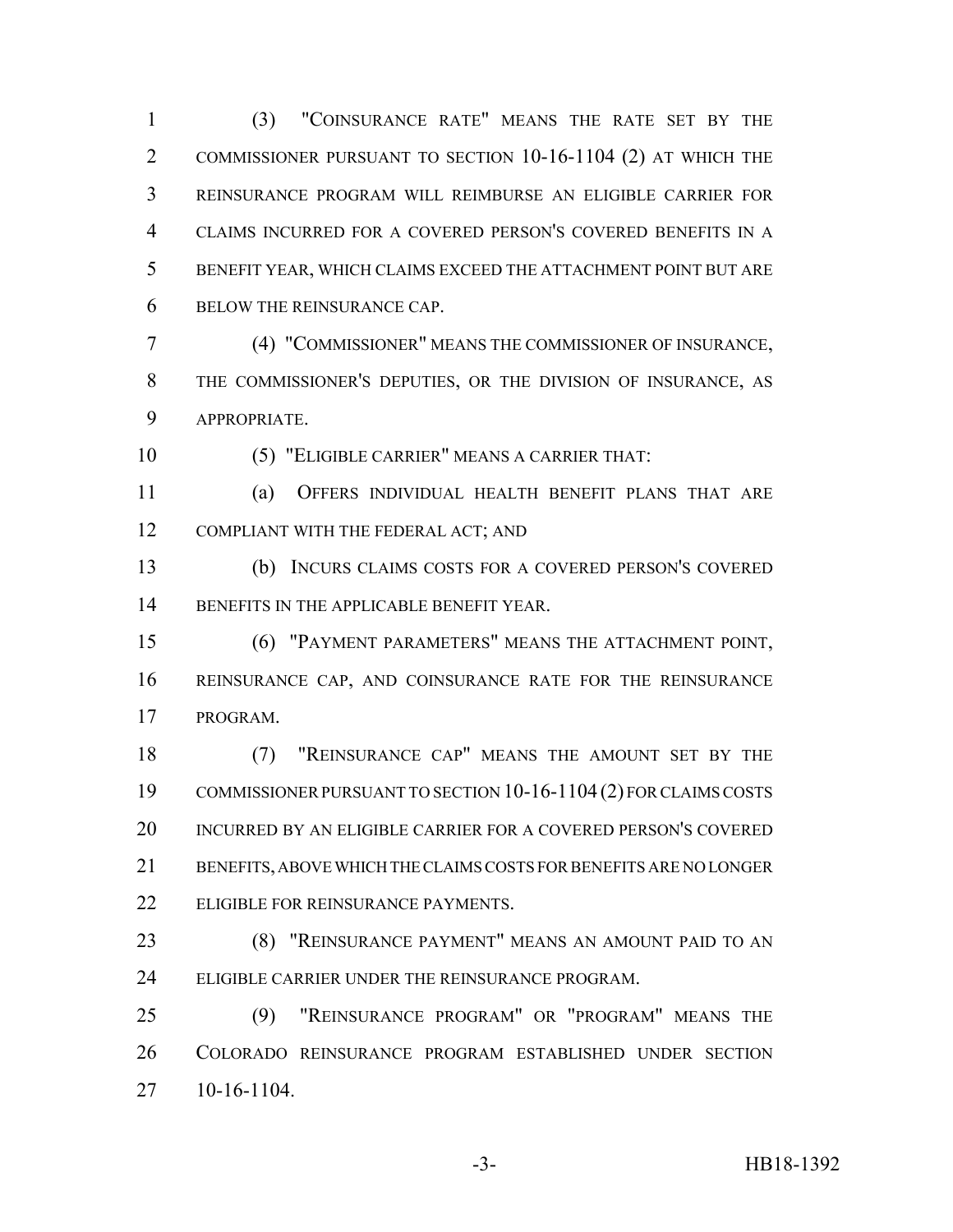(10) "STATE INNOVATION WAIVER" MEANS A WAIVER OF ONE OR 2 MORE REQUIREMENTS OF THE FEDERAL ACT AUTHORIZED BY SECTION 1332 OF THE FEDERAL ACT, CODIFIED IN 42U.S.C. SEC. 18052, AND APPLICABLE FEDERAL REGULATIONS.

 **10-16-1103. Commissioner powers and duties - rules.** (1) THE COMMISSIONER HAS ALL POWERS NECESSARY TO IMPLEMENT THIS PART 11 AND IS SPECIFICALLY AUTHORIZED TO:

8 (a) ENTER INTO CONTRACTS AS NECESSARY OR PROPER TO CARRY OUT THE PROVISIONS AND PURPOSES OF THIS PART 11, INCLUDING CONTRACTS FOR THE ADMINISTRATION OF THE REINSURANCE PROGRAM AND WITH APPROPRIATE ADMINISTRATIVE STAFF, CONSULTANTS, AND LEGAL COUNSEL;

 (b) TAKE LEGAL ACTION AS NECESSARY TO AVOID THE PAYMENT 14 OF IMPROPER CLAIMS UNDER THE REINSURANCE PROGRAM;

 (c) ESTABLISH ADMINISTRATIVE AND ACCOUNTING PROCEDURES 16 FOR THE OPERATION OF THE REINSURANCE PROGRAM;

 (d) ESTABLISH PROCEDURES AND STANDARDS FOR CARRIERS TO 18 SUBMIT CLAIMS UNDER THE REINSURANCE PROGRAM;

 (e) ESTABLISH OR ADJUST THE PAYMENT PARAMETERS IN ACCORDANCE WITH SECTION 10-16-1104 (2) FOR EACH BENEFIT YEAR;

 (f) ASSESS SPECIAL FEES AGAINST INSURERS FOR THE CONTINUOUS OPERATION OF THE REINSURANCE PROGRAM, AS PROVIDED IN SECTION 10-16-1107;

 (g) APPLY FOR A STATE INNOVATION WAIVER, FEDERAL FUNDS, OR BOTH, IN ACCORDANCE WITH SECTION 10-16-1108, FOR THE IMPLEMENTATION AND OPERATION OF THE REINSURANCE PROGRAM;

(h) APPLY FOR, ACCEPT, ADMINISTER, AND EXPEND GIFTS, GRANTS,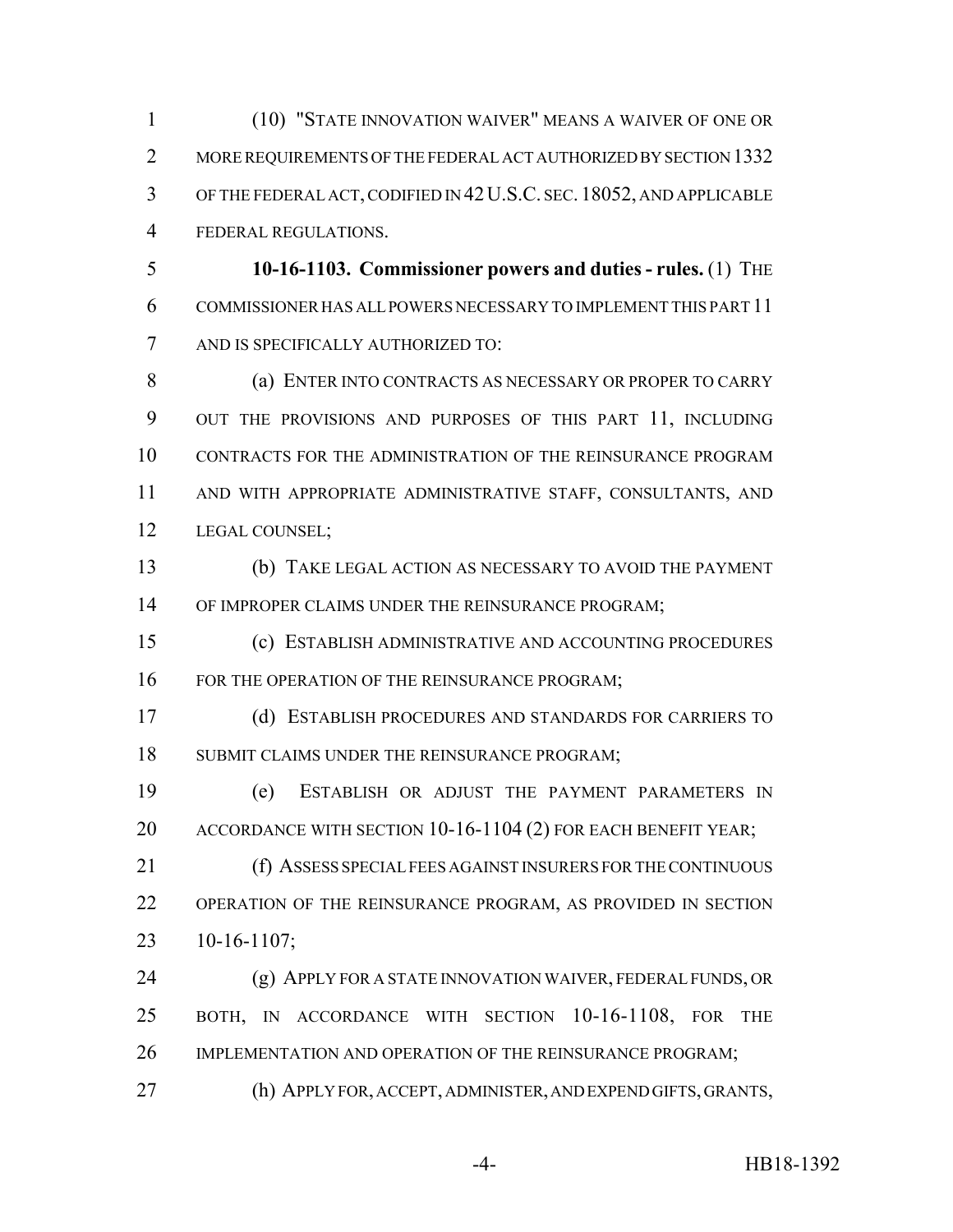AND DONATIONS AND ANY FEDERAL FUNDS THAT MAY BECOME AVAILABLE FOR THE OPERATION OF THE REINSURANCE PROGRAM; AND

 (i) ADOPT RULES AS NECESSARY TO IMPLEMENT, ADMINISTER, AND ENFORCE THIS PART 11, INCLUDING RULES NECESSARY TO ALIGN STATE LAW WITH ANY FEDERAL PROGRAM.

 **10-16-1104. Reinsurance program - creation - enterprise status - subject to waiver or funding approval - operation - payment parameters - calculation of reinsurance payments - eligible carrier requests - definition.** (1) (a) THERE IS HEREBY CREATED IN THE DIVISION THE COLORADO REINSURANCE PROGRAM TO PROVIDE REINSURANCE PAYMENTS TO ELIGIBLE CARRIERS. IMPLEMENTATION AND OPERATION OF THE REINSURANCE PROGRAM IS CONTINGENT UPON APPROVAL OF THE STATE INNOVATION WAIVER OR FEDERAL FUNDING REQUEST SUBMITTED 14 BY THE COMMISSIONER IN ACCORDANCE WITH SECTION 10-16-1108.

 (b) (I) THE REINSURANCE PROGRAM CONSTITUTES AN ENTERPRISE FOR PURPOSES OF SECTION 20 OF ARTICLE X OF THE STATE CONSTITUTION AS LONG AS THE COMMISSIONER, ON BEHALF OF THE PROGRAM, RETAINS AUTHORITY TO ISSUE REVENUE BONDS AND THE PROGRAM RECEIVES LESS THAN TEN PERCENT OF ITS TOTAL REVENUES IN GRANTS, AS DEFINED IN SECTION 24-77-102 (7), FROM ALL COLORADO STATE AND LOCAL GOVERNMENTS COMBINED. SO LONG AS IT CONSTITUTES AN ENTERPRISE PURSUANT TO THIS SECTION, THE PROGRAM IS NOT A DISTRICT FOR PURPOSES OF SECTION 20 OF ARTICLE X OF THE STATE CONSTITUTION.

**(II) SUBJECT TO APPROVAL BY THE GENERAL ASSEMBLY, EITHER** 25 BY BILL OR JOINT RESOLUTION, AND AFTER APPROVAL BY THE GOVERNOR 26 PURSUANT TO SECTION 39 OF ARTICLE V OF THE STATE CONSTITUTION, THE COMMISSIONER, ON BEHALF OF THE REINSURANCE PROGRAM, IS HEREBY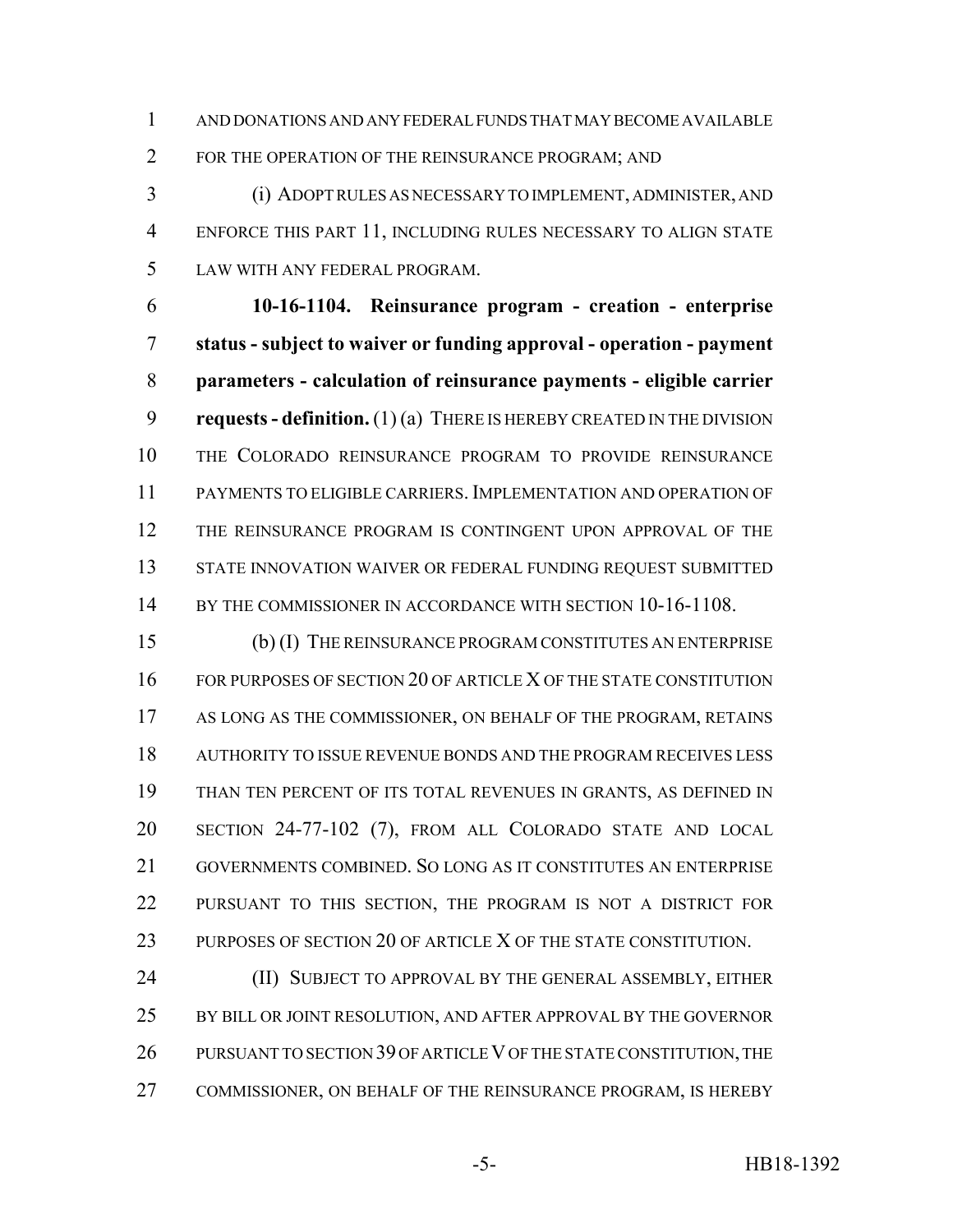AUTHORIZED TO ISSUE REVENUE BONDS FOR THE EXPENSES OF THE PROGRAM, SECURED BY REVENUES OF THE PROGRAM.

 (c) IF THE STATE INNOVATION WAIVER OR FEDERAL FUNDING REQUEST SUBMITTED BY THE COMMISSIONER PURSUANT TO SECTION 10-16-1108 IS APPROVED, THE COMMISSIONER SHALL IMPLEMENT AND OPERATE THE REINSURANCE PROGRAM IN ACCORDANCE WITH THIS SECTION.

8 (d) THE COMMISSIONER SHALL COLLECT OR ACCESS DATA FROM AN ELIGIBLE CARRIER AS NECESSARY TO DETERMINE REINSURANCE PAYMENTS, ACCORDING TO THE DATA REQUIREMENTS UNDER SUBSECTION  $(3)(c)$  OF THIS SECTION.

 (e) (I) ON A QUARTERLY BASIS DURING THE APPLICABLE BENEFIT YEAR:

 (A) EACH ELIGIBLE CARRIER SHALL REPORT TO THE COMMISSIONER ITS CLAIMS COSTS THAT EXCEED THE ATTACHMENT POINT FOR THAT BENEFIT YEAR; AND

 (B) EACH INSURER THAT IS SUBJECT TO THE SPECIAL FEES ASSESSED UNDER SECTION 10-16-1107 SHALL REPORT TO THE COMMISSIONER ON ITS COLLECTED ASSESSMENTS IN THAT BENEFIT YEAR. **(II) FOR EACH APPLICABLE BENEFIT YEAR, THE COMMISSIONER**  SHALL NOTIFY ELIGIBLE CARRIERS OF REINSURANCE PAYMENTS TO BE 22 MADE FOR THE APPLICABLE BENEFIT YEAR NO LATER THAN JUNE 30 OF THE YEAR FOLLOWING THE APPLICABLE BENEFIT YEAR.BY AUGUST 15 OF THE YEAR FOLLOWING THE APPLICABLE BENEFIT YEAR, THE COMMISSIONER SHALL DISBURSE ALL APPLICABLE REINSURANCE PAYMENTS TO AN ELIGIBLE CARRIER.

(2) (a) FOR PURPOSES OF DETERMINING ELIGIBILITY FOR AND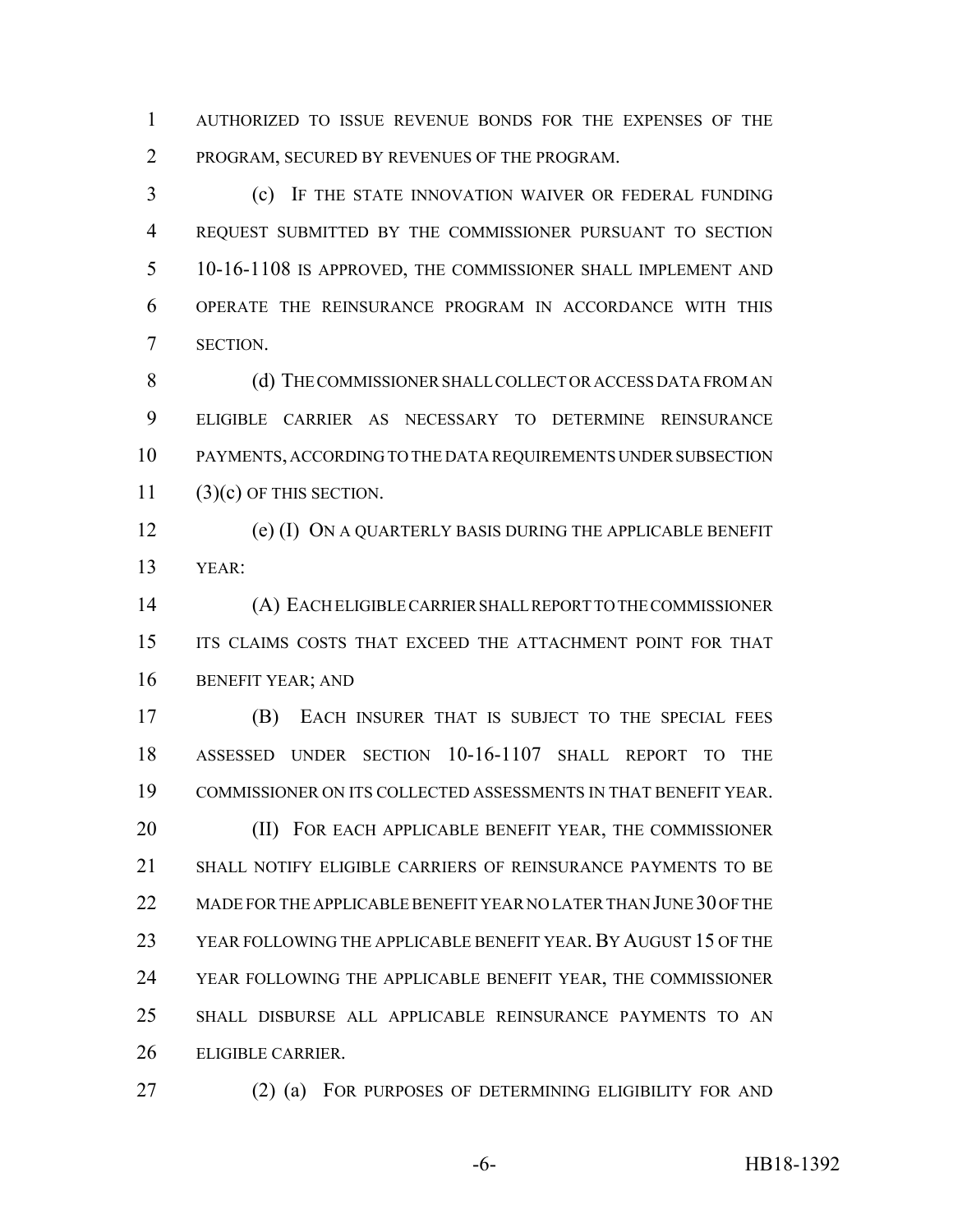CALCULATING REINSURANCE PAYMENTS UNDER THE REINSURANCE PROGRAM FOR THE 2019 BENEFIT YEAR, THE COMMISSIONER SHALL SET THE ATTACHMENT POINT, COINSURANCE RATE, AND REINSURANCE CAP AT AMOUNTS TO ACHIEVE:

 (I) A THIRTY-PERCENT REDUCTION IN CLAIMS COSTS IN GEOGRAPHIC RATING REGIONS IN THE STATE IN WHICH THE AVERAGE PREMIUM FOR THE SECOND-LOWEST-COST SILVER LEVEL INDIVIDUAL HEALTH BENEFIT PLAN EXCEEDS THE STATEWIDE AVERAGE PREMIUM FOR THAT SAME LEVEL PLAN BY FIFTEEN PERCENT OR MORE; AND

 (II) A TWENTY-PERCENT REDUCTION IN CLAIMS COSTS IN ALL OTHER GEOGRAPHIC RATING REGIONS IN THE STATE.

 (b) FOR THE 2020 BENEFIT YEAR AND EACH BENEFIT YEAR THEREAFTER, THE COMMISSIONER SHALL ESTABLISH, AFTER A STAKEHOLDER PROCESS, AND PUBLISH THE PAYMENT PARAMETERS FOR THE APPLICABLE BENEFIT YEAR BY MARCH 15 OF THE YEAR IMMEDIATELY PRECEDING THE APPLICABLE BENEFIT YEAR. IN SETTING THE PAYMENT PARAMETERS UNDER THIS SUBSECTION (2)(b), THE COMMISSIONER SHALL CONSIDER THE FOLLOWING FACTORS AS THEY APPLY IN EACH GEOGRAPHIC RATING REGION IN THE STATE:

20 (I) PARTICIPATION AND COMPETITION BY CARRIERS IN THE INDIVIDUAL MARKET;

**(II) ENROLLMENT AND MORBIDITY IN THE INDIVIDUAL MARKET;** 

23 (III) PARTICIPATION AND COMPETITION BY PROVIDERS; AND

(IV) RATES IN THE INDIVIDUAL MARKET.

 (c) IF THE AMOUNT OF MONEY FROM FUNDING SOURCES SPECIFIED IN SECTION 10-16-1106 IS ANTICIPATED TO BE INADEQUATE TO FULLY FUND THE APPROVED PAYMENT PARAMETERS, THE COMMISSIONER SHALL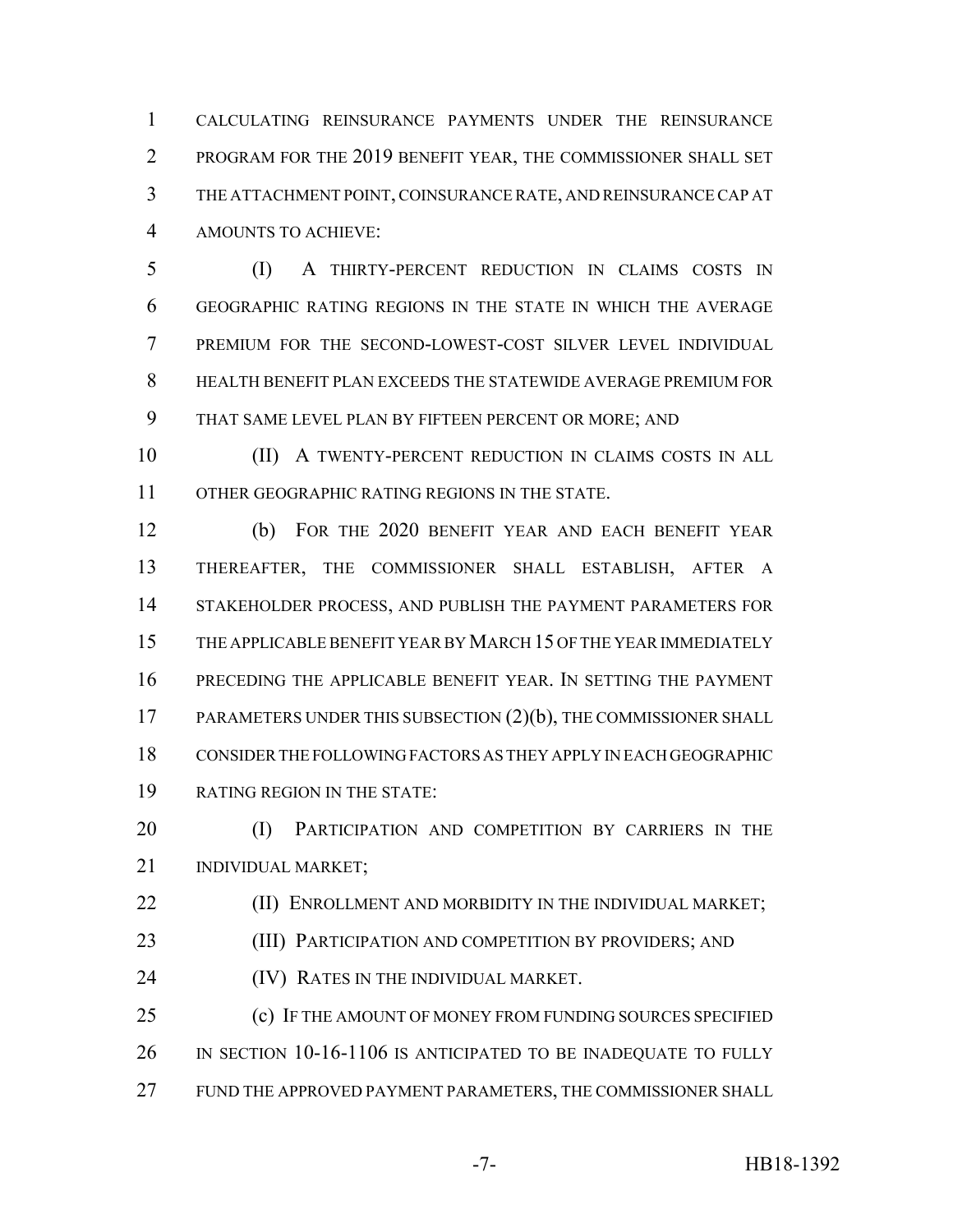ESTABLISH NEW PAYMENT PARAMETERS WITHIN THE AVAILABLE FUNDS. THE COMMISSIONER SHALL ALLOW AN ELIGIBLE CARRIER TO REVISE AN APPLICABLE RATE FILING FOR THE NEXT BENEFIT YEAR BASED ON THE FINAL PAYMENT PARAMETERS ESTABLISHED PURSUANT TO THIS SUBSECTION (2)(c) AND ON ACTUAL REINSURANCE PAYMENTS RECEIVED BY THE ELIGIBLE CARRIER.

 (3) (a) A CARRIER THAT MEETS THE REQUIREMENTS OF THIS SUBSECTION (3) AND SUBSECTION (4) OF THIS SECTION IS ELIGIBLE TO REQUEST REINSURANCE PAYMENTS FROM THE REINSURANCE PROGRAM.

 (b) AN ELIGIBLE CARRIER MUST MAKE REQUESTS FOR REINSURANCE PAYMENTS IN ACCORDANCE WITH THE REQUIREMENTS ESTABLISHED BY THE COMMISSIONER.

 (c) BY APRIL 30 OF THE YEAR FOLLOWING THE BENEFIT YEAR FOR WHICH REINSURANCE PAYMENTS ARE REQUESTED, AN ELIGIBLE CARRIER MUST PROVIDE THE COMMISSIONER WITH ACCESS TO THE DATA WITHIN THE DEDICATED DATA ENVIRONMENT ESTABLISHED BY THE ELIGIBLE CARRIER UNDER THE FEDERAL RISK ADJUSTMENT PROGRAM UNDER 42 U.S.C. SEC. 18063. ELIGIBLE CARRIERS MUST SUBMIT AN ATTESTATION TO THE COMMISSIONER ASSERTING COMPLIANCE WITH THE DEDICATED DATA ENVIRONMENTS, DATA REQUIREMENTS, ESTABLISHMENT AND USAGE OF MASKED ENROLLEE IDENTIFICATION NUMBERS, AND DATA SUBMISSION DEADLINES.

23 (d) AN ELIGIBLE CARRIER SHALL MAINTAIN DOCUMENTS AND RECORDS SUFFICIENT TO SUBSTANTIATE THE REQUESTS FOR REINSURANCE PAYMENTS MADE PURSUANT TO THIS SECTION FOR AT LEAST SIX YEARS. AN ELIGIBLE CARRIER SHALL ALSO MAKE THOSE DOCUMENTS AND RECORDS AVAILABLE UPON REQUEST FROM THE COMMISSIONER FOR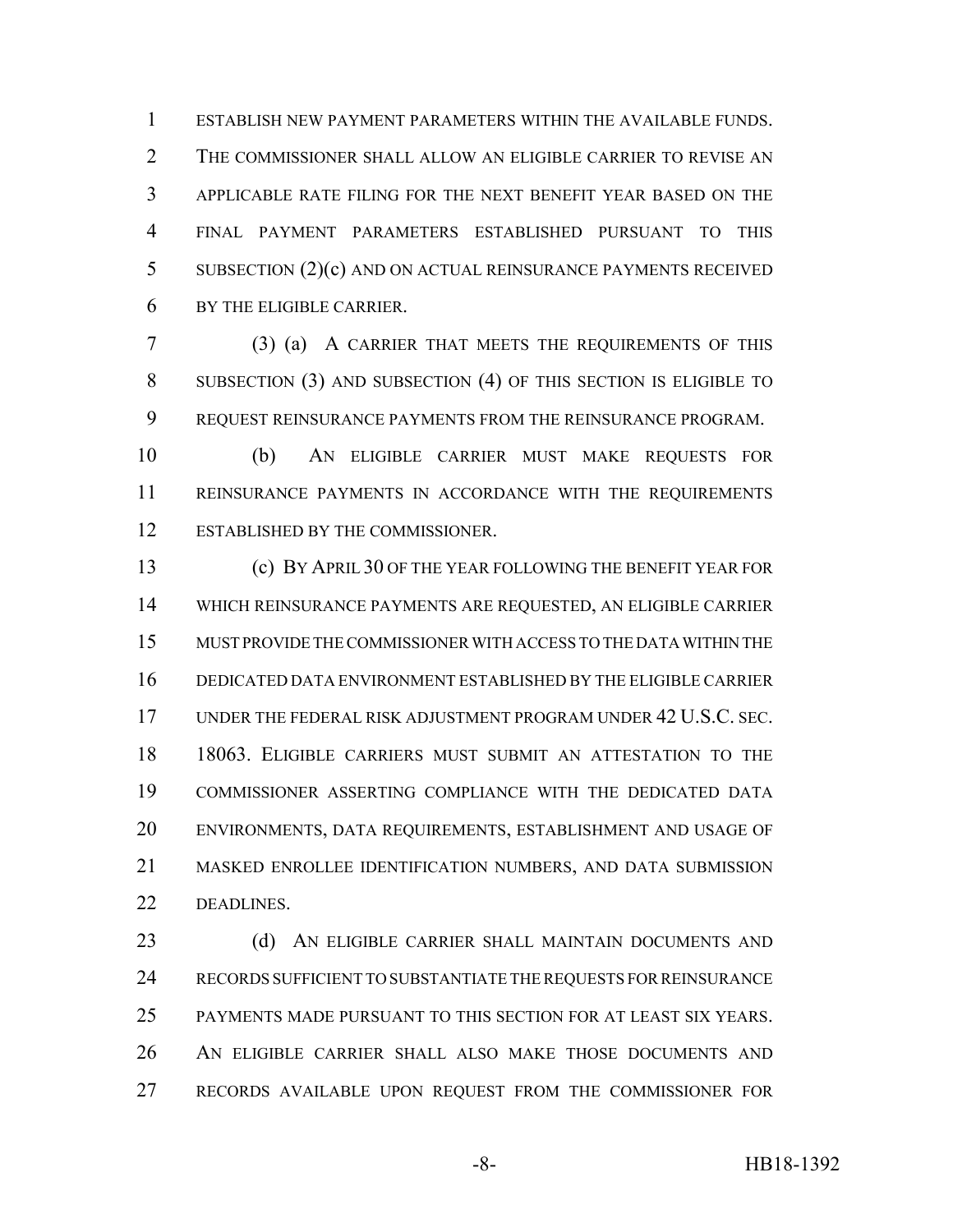PURPOSES OF VERIFICATION, INVESTIGATION, AUDIT, OR OTHER REVIEW OF REINSURANCE PAYMENT REQUESTS.

 (e) THE COMMISSIONER MAY HAVE AN ELIGIBLE CARRIER AUDITED TO ASSESS THE CARRIER'S COMPLIANCE WITH THIS SECTION.THE ELIGIBLE CARRIER SHALL ENSURE THAT ITS CONTRACTORS, SUBCONTRACTORS, AND AGENTS COOPERATE WITH ANY AUDIT UNDER THIS SECTION.

 (4) (a) (I) THE COMMISSIONER SHALL CALCULATE EACH REINSURANCE PAYMENT BASED ON AN ELIGIBLE CARRIER'S INCURRED CLAIMS COSTS FOR A COVERED PERSON'S COVERED BENEFITS IN THE APPLICABLE BENEFIT YEAR. IF THE CLAIMS COSTS DO NOT EXCEED THE ATTACHMENT POINT FOR THE APPLICABLE BENEFIT YEAR, THE CARRIER IS 12 NOT ELIGIBLE FOR A REINSURANCE PAYMENT.

 (II) IF THE CLAIMS COSTS EXCEED THE ATTACHMENT POINT FOR THE APPLICABLE BENEFIT YEAR, THE COMMISSIONER SHALL CALCULATE THE REINSURANCE PAYMENT AS THE PRODUCT OF THE COINSURANCE RATE AND THE ELIGIBLE CARRIER'S CLAIMS COSTS UP TO THE REINSURANCE CAP.

 (b) A CARRIER IS INELIGIBLE FOR REINSURANCE PAYMENTS FOR CLAIMS COSTS FOR A COVERED PERSON'S COVERED BENEFITS IN THE APPLICABLE BENEFIT YEAR THAT EXCEED THE REINSURANCE CAP.

**(c)** THE COMMISSIONER SHALL ENSURE THAT REINSURANCE PAYMENTS MADE TO ELIGIBLE CARRIERS DO NOT EXCEED THE TOTAL AMOUNT PAID BY THE ELIGIBLE CARRIER FOR ANY ELIGIBLE CLAIM. "TOTAL AMOUNT PAID BY THE ELIGIBLE CARRIER FOR ANY ELIGIBLE CLAIM" MEANS THE AMOUNT PAID BY THE ELIGIBLE CARRIER BASED ON THE ALLOWED AMOUNT LESS ANY DEDUCTIBLE, COINSURANCE, OR COPAYMENT, AS OF THE TIME THE DATA ARE SUBMITTED OR MADE 27 ACCESSIBLE UNDER SUBSECTION (3)(c) OF THIS SECTION.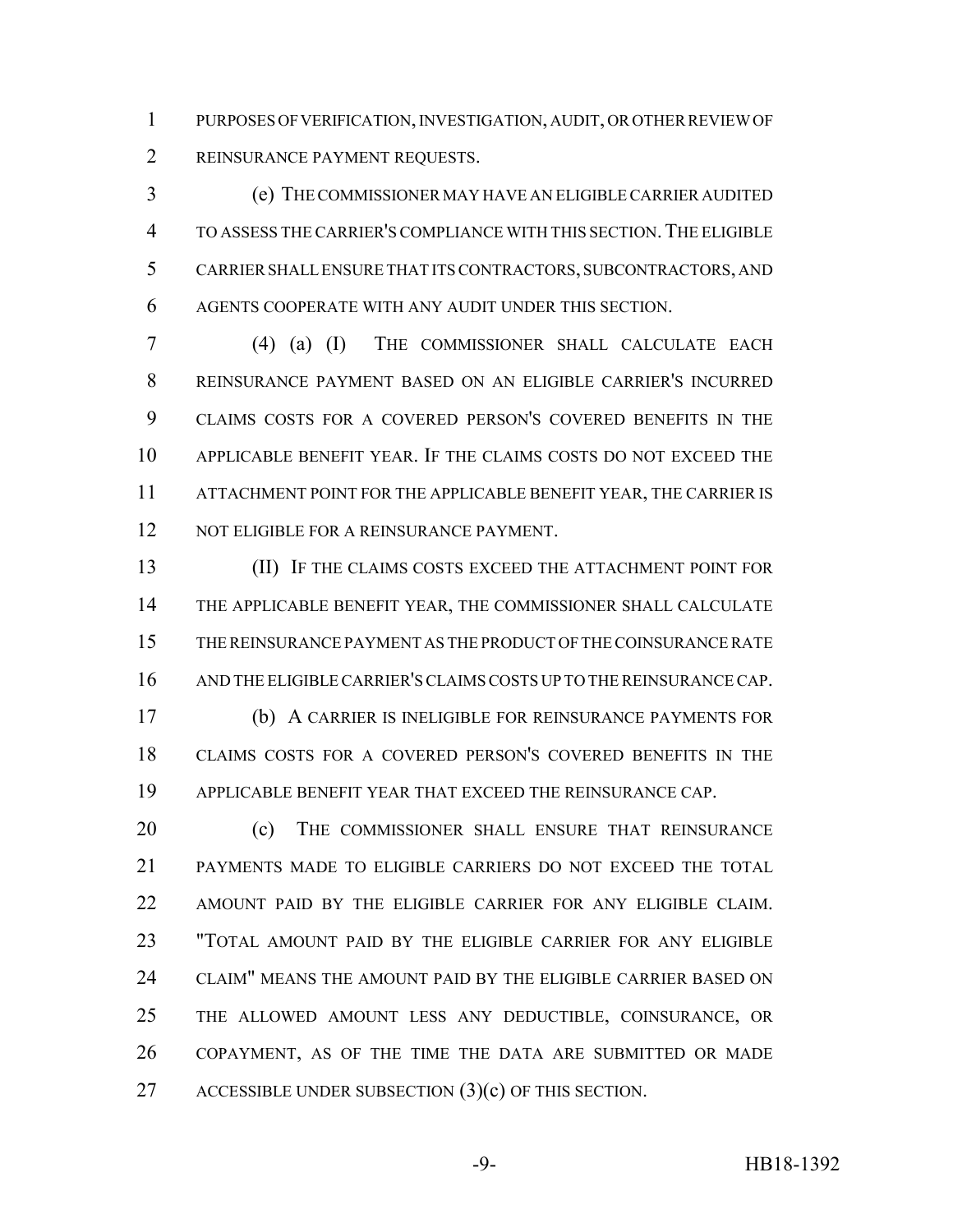(d) AN ELIGIBLE CARRIER MAY REQUEST THAT THE COMMISSIONER RECONSIDER A DECISION ON THE CARRIER'S REQUEST FOR REINSURANCE PAYMENTS WITHIN THIRTY DAYS AFTER NOTICE OF THE COMMISSIONER'S DECISION. A FINAL ACTION OR ORDER OF THE COMMISSIONER UNDER THIS SUBSECTION (4)(d) IS SUBJECT TO JUDICIAL REVIEW IN ACCORDANCE WITH SECTION 24-4-106.

 **10-16-1105. Accounting - reports - audits.** (1) THE COMMISSIONER SHALL MAINTAIN AN ACCOUNTING FOR EACH BENEFIT YEAR OF ALL:

 (a) MONEY APPROPRIATED FOR REINSURANCE PAYMENTS AND ADMINISTRATIVE AND OPERATIONAL EXPENSES;

 (b) REQUESTS FOR REINSURANCE PAYMENTS RECEIVED FROM ELIGIBLE CARRIERS;

 (c) REINSURANCE PAYMENTS MADE TO ELIGIBLE CARRIERS; AND (d) ADMINISTRATIVE AND OPERATIONAL EXPENSES INCURRED FOR THE REINSURANCE PROGRAM.

 (2) BY NOVEMBER 1 OF THE YEAR FOLLOWING THE APPLICABLE BENEFIT YEAR OR SIXTY CALENDAR DAYS AFTER THE FINAL DISBURSEMENT OF REINSURANCE PAYMENTS FOR THE APPLICABLE BENEFIT YEAR, WHICHEVER IS LATER, THE COMMISSIONER SHALL MAKE AVAILABLE TO THE PUBLIC A REPORT SUMMARIZING THE REINSURANCE PROGRAM'S OPERATIONS FOR EACH BENEFIT YEAR. THE COMMISSIONER SHALL POST 23 THE REPORT ON THE DIVISION'S WEBSITE.

24 (3) THE REINSURANCE PROGRAM IS SUBJECT TO AUDIT BY THE STATE AUDITOR. THE COMMISSIONER SHALL ENSURE THAT ITS CONTRACTORS, SUBCONTRACTORS, AND AGENTS COOPERATE WITH THE AUDIT.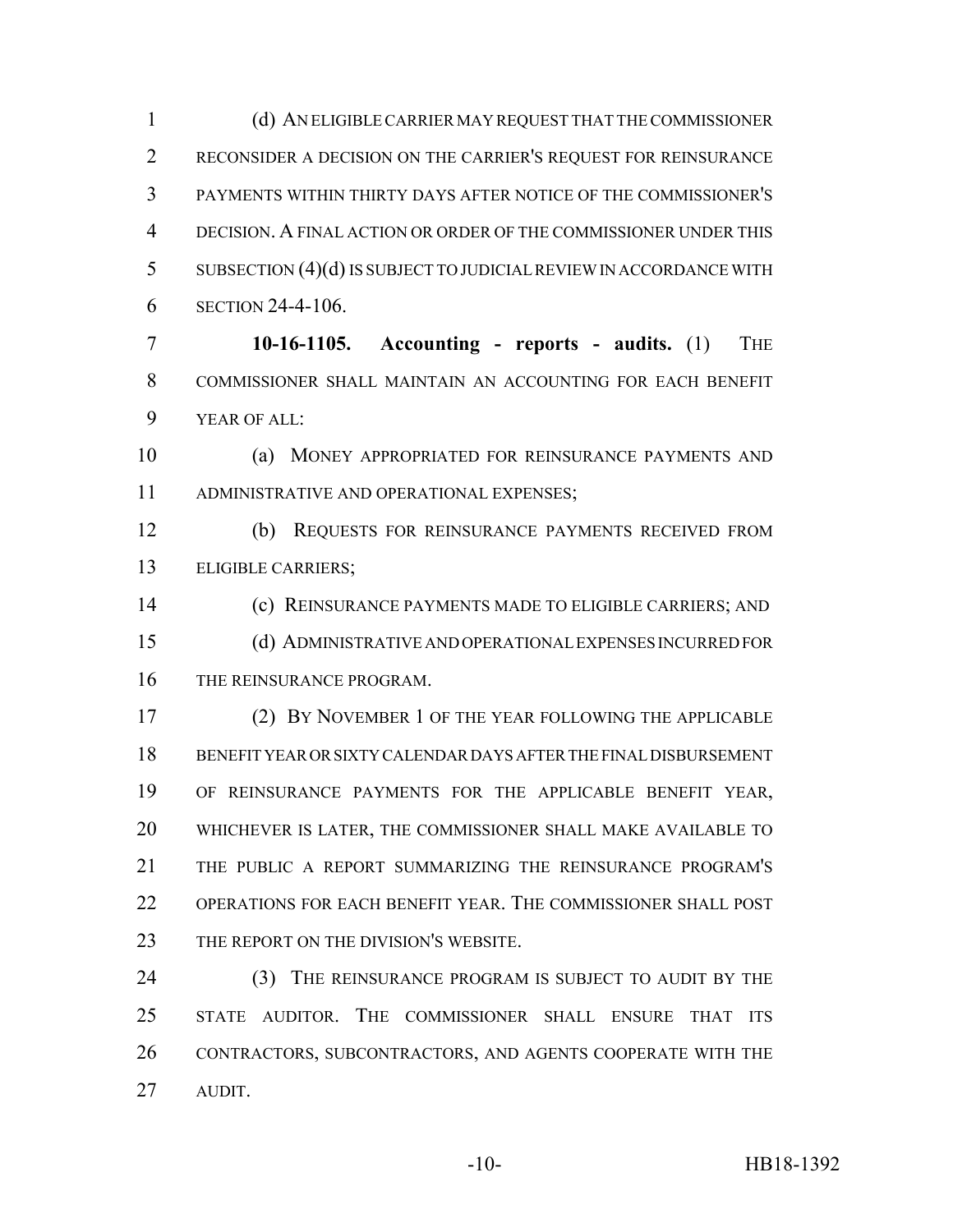**10-16-1106. Funding for reinsurance program - sources - permitted uses - reinsurance program cash fund - calculation of total funding for program.** (1) (a) THERE IS HEREBY CREATED IN THE STATE TREASURY THE REINSURANCE PROGRAM CASH FUND, WHICH CONSISTS OF: (I) FEDERAL PASS-THROUGH FUNDING GRANTED PURSUANT TO 42 U.S.C. SEC. 18052 (a)(3) OR ANY OTHER FEDERAL FUNDS THAT ARE MADE AVAILABLE FOR THE REINSURANCE PROGRAM; (II) SPECIAL FEES ASSESSED AGAINST INSURERS AS PROVIDED IN SECTION 10-16-1107; AND (III) ANY MONEY ACCEPTED THROUGH GIFTS, GRANTS, OR DONATIONS FOR OPERATION, RESERVES, AND SUSTAINABILITY OF THE REINSURANCE PROGRAM. (b) ALL MONEY DEPOSITED OR PAID INTO THE REINSURANCE PROGRAM CASH FUND, INCLUDING INTEREST OR INCOME EARNED ON THE INVESTMENT OF MONEY IN THE FUND, IS CONTINUOUSLY AVAILABLE AND

 THIS PART 11. ANY INTEREST OR INCOME EARNED ON THE INVESTMENT OF MONEY IN THE FUND SHALL BE CREDITED TO THE FUND.

APPROPRIATED TO THE DIVISION TO BE EXPENDED IN ACCORDANCE WITH

 (c) THE REINSURANCE PROGRAM CASH FUND IS PART OF THE REINSURANCE PROGRAM ENTERPRISE ESTABLISHED PURSUANT TO SECTION 21 10-16-1104 (1)(b).

22 (2) THE COMMISSIONER MAY EXPEND MONEY RECEIVED FROM THE 23 SOURCES SPECIFIED IN SUBSECTION (1) OF THIS SECTION FOR:

 (a) REINSURANCE PAYMENTS UNDER THE REINSURANCE PROGRAM; AND

 (b) ADMINISTRATIVE AND OPERATING EXPENSES OF THE REINSURANCE PROGRAM, THE COMMISSIONER, AND THE DIVISION UNDER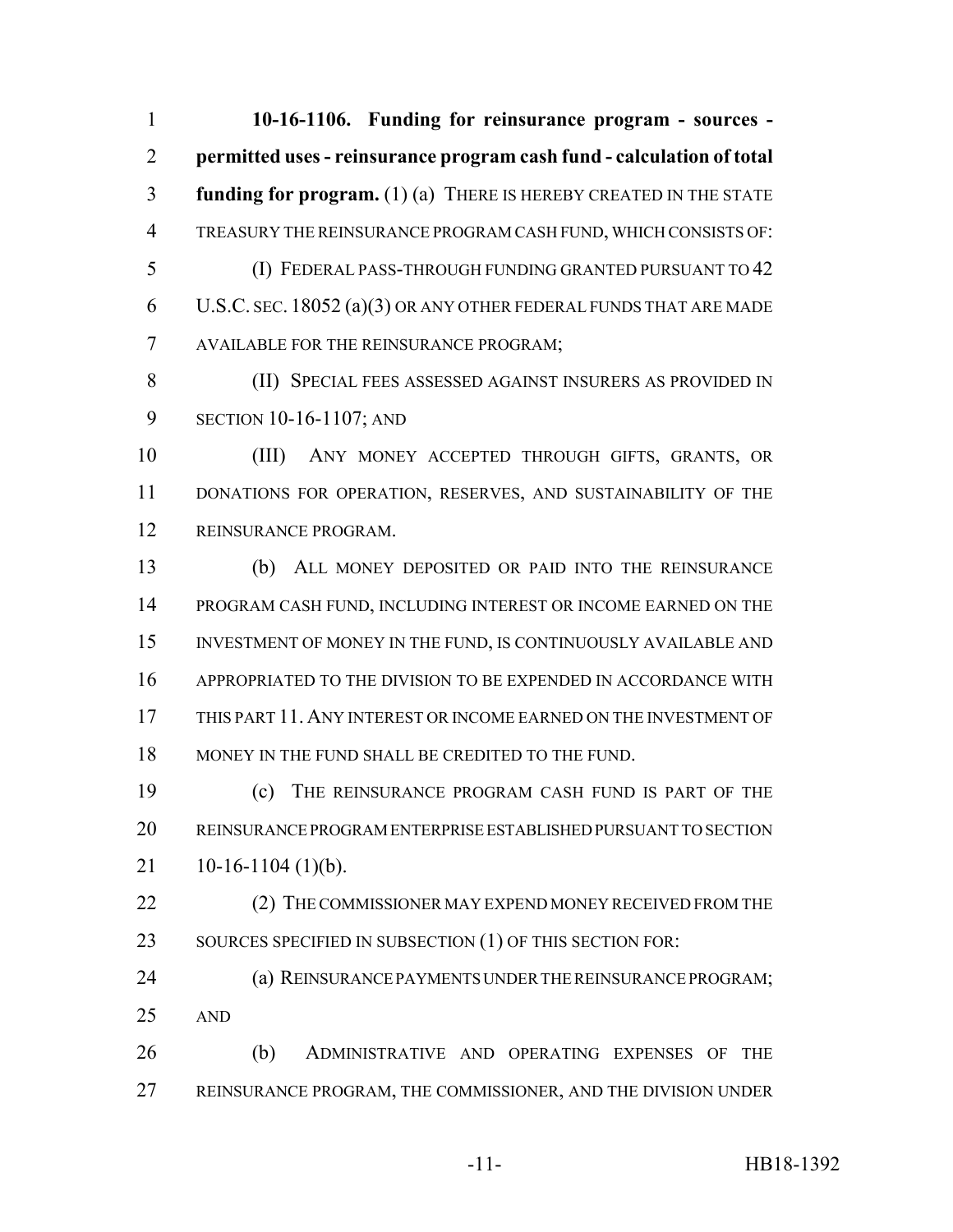THIS PART 11.

 **10-16-1107. Special assessments against insurers - rules - definition.** (1) (a) (I) FOR THE 2019 BENEFIT YEAR, THE COMMISSIONER SHALL ASSESS SPECIAL FEES AGAINST INSURERS TO PROVIDE FUNDING FOR THE REINSURANCE PROGRAM.THE COMMISSIONER SHALL CALCULATE THE FEES BASED ON THE AMOUNT NECESSARY TO REDUCE CARRIERS' CLAIMS COSTS BY THE AMOUNTS SPECIFIED IN SECTION 10-16-1104 (2), BUT THE COMMISSIONER SHALL SET THE FEES AT AN AMOUNT THAT DOES NOT EXCEED TWO PERCENT OF PREMIUMS COLLECTED BY INSURERS DESCRIBED 10 IN SUBSECTION (5)(a) OF THIS SECTION AND EIGHT PERCENT OF PREMIUMS COLLECTED BY INSURERS DESCRIBED IN SUBSECTION (5)(b) OF THIS SECTION.

 (II) FOR THE 2020 BENEFIT YEAR AND EACH BENEFIT YEAR THEREAFTER, THE COMMISSIONER SHALL DETERMINE THE AMOUNT OF THE SPECIAL FEES ASSESSED AGAINST INSURERS, WHICH SPECIAL FEES MUST 16 NOT EXCEED THE AMOUNTS SPECIFIED IN SUBSECTION  $(1)(a)(I)$  OF THIS 17 SECTION, BASED ON THE CLAIMS SUBMITTED UNDER THE REINSURANCE PROGRAM AND ADMINISTRATIVE AND OPERATING EXPENSES OF THE PROGRAM IN THE IMMEDIATELY PRECEDING BENEFIT YEAR, THE EXPECTED ANNUAL GROWTH IN THE PROGRAM, THE PAYMENT PARAMETERS SET BY THE COMMISSIONER PURSUANT TO SECTION 10-16-1104 (2) FOR THE APPLICABLE BENEFIT YEAR, AND OTHER ACTUARIAL CONSIDERATIONS.

 (b) THE COMMISSIONER SHALL USE THE SPECIAL FEES ASSESSED PURSUANT TO THIS SECTION TO PAY THE ADMINISTRATIVE AND OPERATING EXPENSES OF THE REINSURANCE PROGRAM, INCLUDING REINSURANCE PAYMENTS AND EXPENSES OF THE PROGRAM, THE COMMISSIONER, AND THE DIVISION.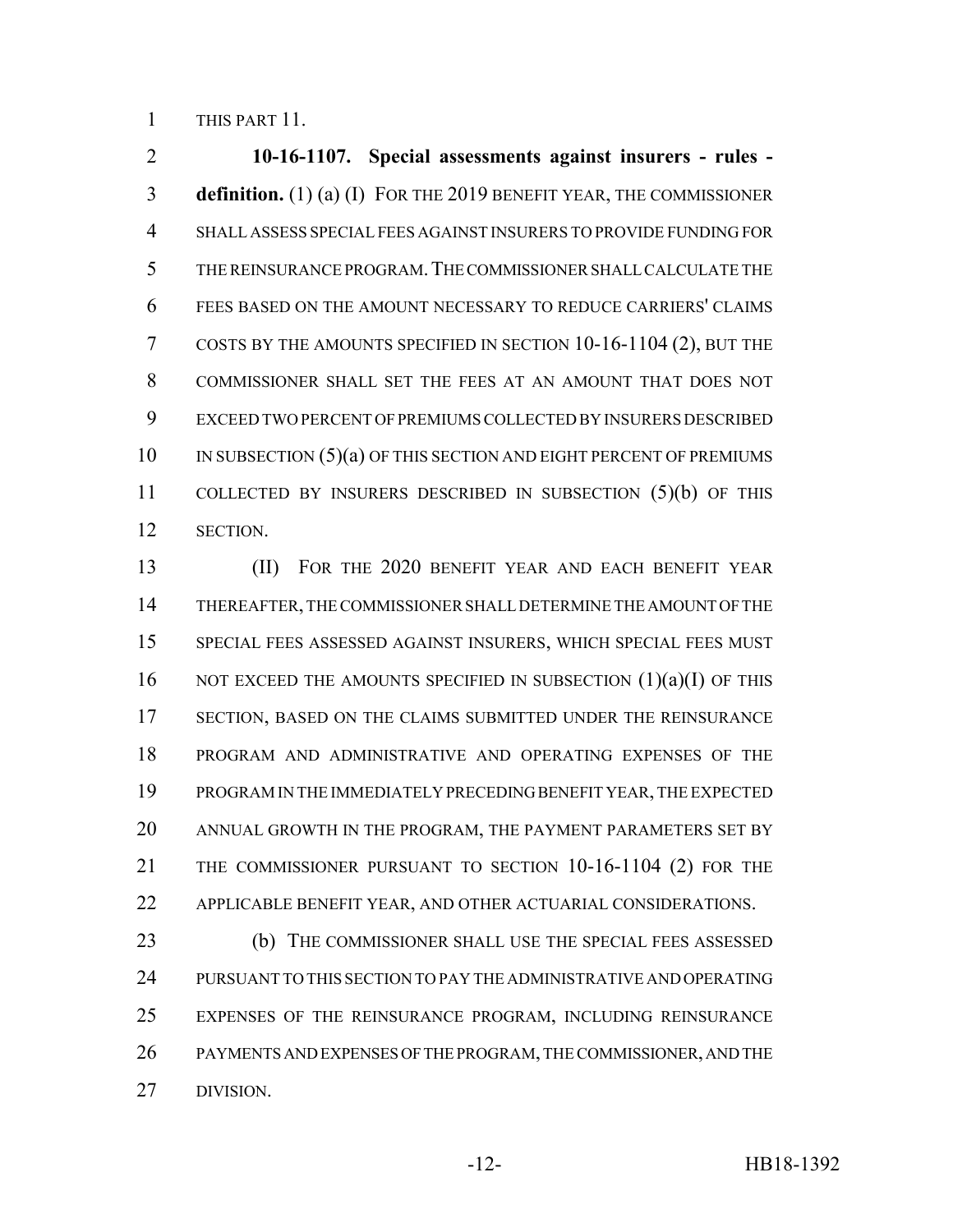(c) THE COMMISSIONER SHALL TRANSMIT SPECIAL FEES COLLECTED 2 PURSUANT TO THIS SECTION TO THE STATE TREASURER FOR DEPOSIT IN THE REINSURANCE PROGRAM CASH FUND CREATED IN SECTION 10-16-1106.

 (2) THE COMMISSIONER SHALL PROMULGATE RULES TO IMPLEMENT THIS SECTION, INCLUDING:

 (a) THE REASONABLE TIME PERIODS FOR THE BILLING AND COLLECTION OF THE SPECIAL FEES;

 (b) ANY PROCEDURES FOR THE APPROVAL OF DEFERRAL OR ABATEMENT OF SPECIAL FEES, IN WHOLE OR IN PART; AND

 (c) DETERMINING THE ASSESSMENT AMOUNT IN ACCORDANCE 11 WITH SUBSECTION (1)(a) OF THIS SECTION.

 (3) AMOUNTS ASSESSED AGAINST INSURERS TO BE PAID TO THE COMMISSIONER PURSUANT TO THIS SECTION ARE NOT CONSIDERED 14 PREMIUMS FOR ANY PURPOSE, INCLUDING THE COMPUTATION OF GROSS PREMIUM TAX OR AGENTS' COMMISSIONS.

 (4) IF AN INSURER FAILS TO PAY A SPECIAL FEE TO THE COMMISSIONER IN ACCORDANCE WITH THE TIME PERIODS ESTABLISHED BY RULE, THE COMMISSIONER MAY USE ALL POWERS CONFERRED BY THE INSURANCE LAWS OF THIS STATE TO ENFORCE PAYMENT OF THE SPECIAL FEES.

 (5) AS USED IN THIS SECTION, "INSURER" MEANS AN ENTITY THAT: (a) PROVIDES GROUP OR INDIVIDUAL HEALTH BENEFIT PLANS 23 SUBJECT TO STATE INSURANCE REGULATION IN THIS STATE; OR

 (b) DIRECTLY OR INDIRECTLY PROVIDES STOP-LOSS OR EXCESS LOSS INSURANCE TO A SELF-INSURED GROUP HEALTH PLAN, INCLUDING A PROPERTY AND CASUALTY INSURANCE COMPANY.

**10-16-1108. State innovation waiver - federal funding -**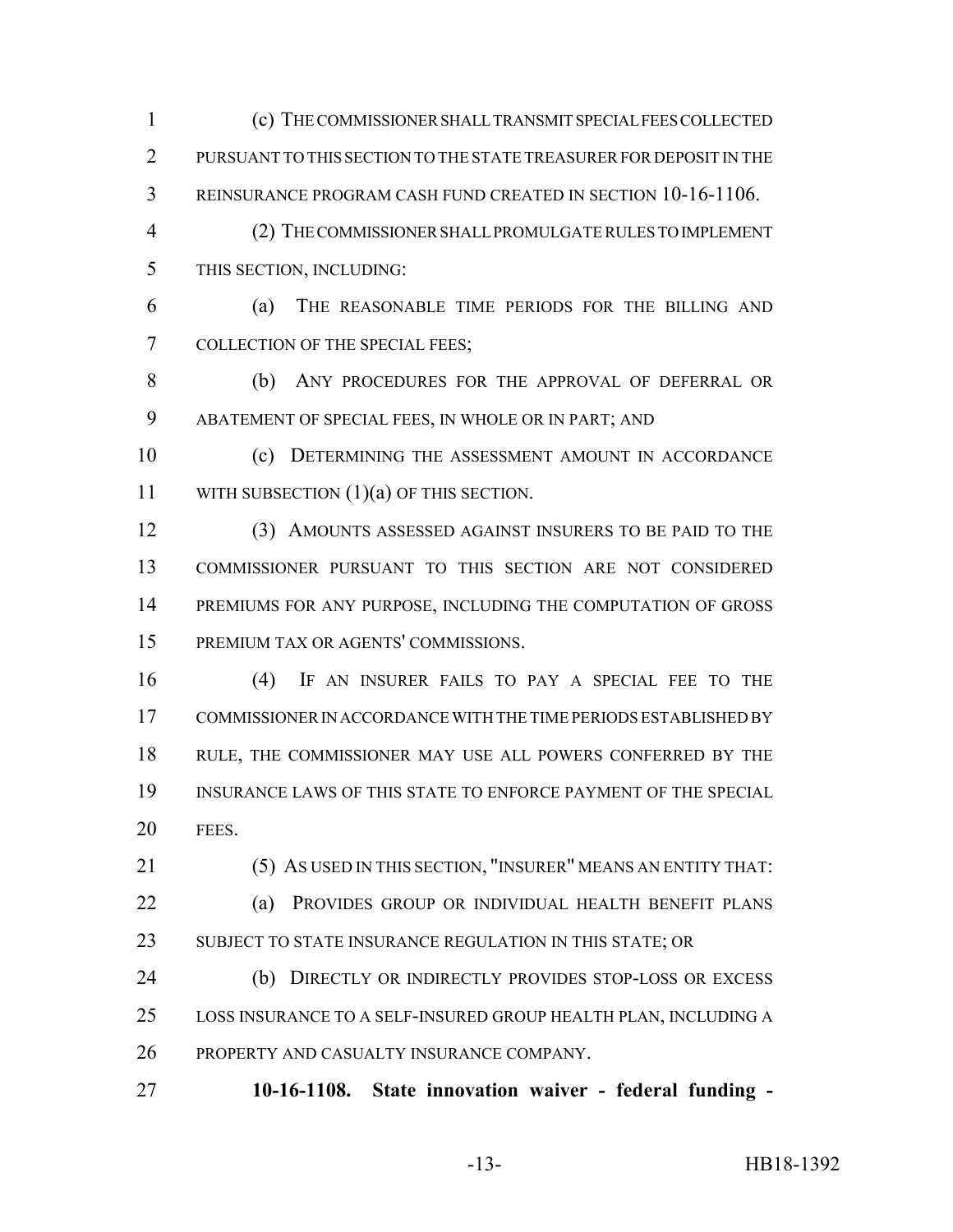**Colorado reinsurance program.** (1) (a) FOR PURPOSES OF IMPLEMENTING AND OPERATING THE COLORADO REINSURANCE PROGRAM AS SET FORTH IN THIS PART 11 FOR PLAN YEARS STARTING ON OR AFTER JANUARY 1, 2019, THE COMMISSIONER MAY APPLY TO THE SECRETARY OF THE UNITED STATES DEPARTMENT OF HEALTH AND HUMAN SERVICES FOR: (I) A FIVE-YEAR STATE INNOVATION WAIVER IN ACCORDANCE WITH SECTION 1332 OF THE FEDERAL ACT, CODIFIED AT 42 U.S.C. SEC.

8 18052, AND 45 CFR 155;

 (II) FEDERAL FUNDS FOR THE COLORADO REINSURANCE PROGRAM; OR

(III) A STATE INNOVATION WAIVER AND FEDERAL FUNDS.

 (b) AN APPLICATION FOR A STATE INNOVATION WAIVER OR FOR FEDERAL FUNDS MUST CLEARLY STATE THAT OPERATION OF THE COLORADO REINSURANCE PROGRAM IS CONTINGENT ON APPROVAL OF THE WAIVER OR FUNDING REQUEST.

 (c) THE COMMISSIONER SHALL ENSURE THAT A WAIVER APPLICATION SUBMITTED PURSUANT TO THIS SECTION COMPLIES WITH THE REQUIREMENTS SPECIFIED IN SECTION 1332 OF THE FEDERAL ACT, CODIFIED AT 42 U.S.C. SEC. 18052, AND 45 CFR 155.1308.

20 (d) THE COMMISSIONER SHALL INCLUDE IN A WAIVER APPLICATION A REQUEST FOR A PASS-THROUGH OF FEDERAL FUNDING IN ACCORDANCE 22 WITH SECTION 1332 (a)(3) OF THE FEDERAL ACT, 42 U.S.C. SEC. 18052 (a)(3), TO ALLOW THE STATE TO OBTAIN AND USE, FOR PURPOSES OF HELPING FINANCE THE COLORADO REINSURANCE PROGRAM, ANY FEDERAL FUNDS THAT WOULD, ABSENT THE WAIVER, BE USED TO PAY ADVANCE PAYMENT TAX CREDITS AND COST-SHARING REDUCTIONS AUTHORIZED UNDER THE FEDERAL ACT.